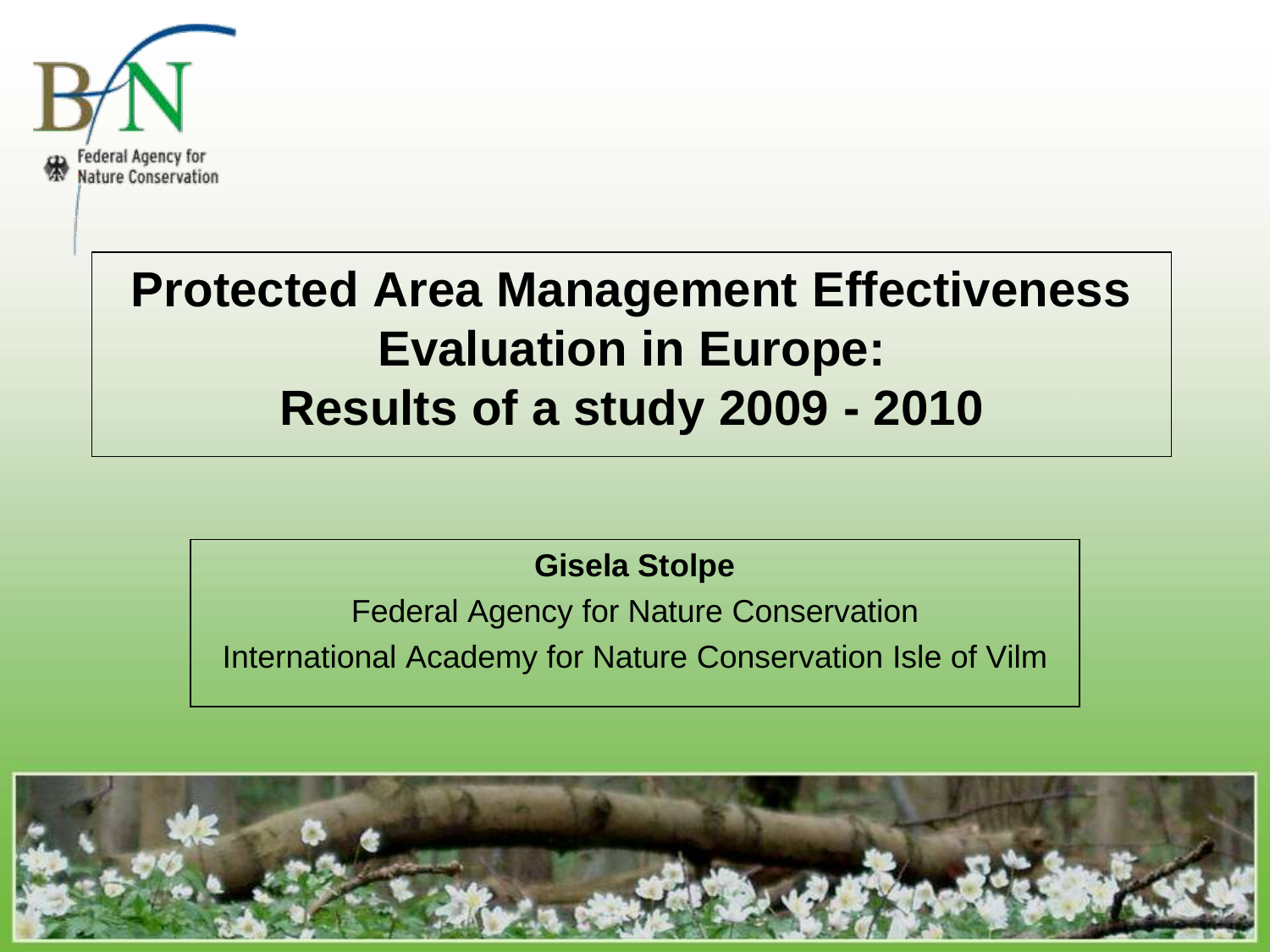

# **Outline**

- **Background**
- Results with regard to the application of management effectiveness evaluation throughout Europe
- Results with regard to the effectiveness of Europe's Protected Areas
- **Recommendations**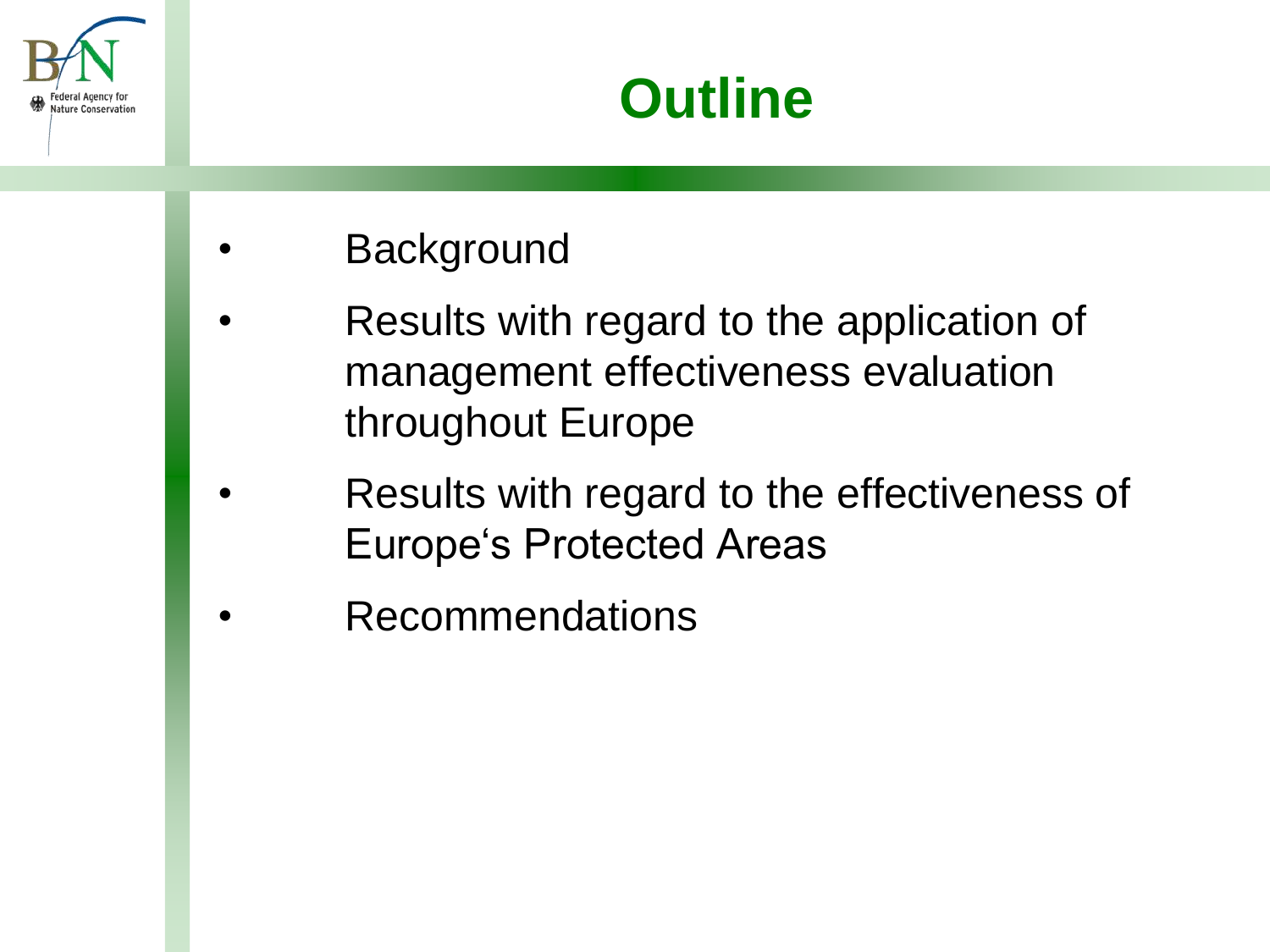



#### **Background**

**Application of management effectiveness evaluation throughout Europe**

**Effectiveness of Europe's Protected Areas**

**Recommendations**

Results of a study of Greifswald University, Queensland University, UNEP-WCMC, Equilibrium Research und EUROPARC Federation on behalf of and funded by BfN

Protected Area Management Effectiveness in Europe: A review of data, methods and results (2009-2010) *www.pame-europe.org*

ERNST MORITZ ARNDT UNIVERSITÄT GREIFSWALD









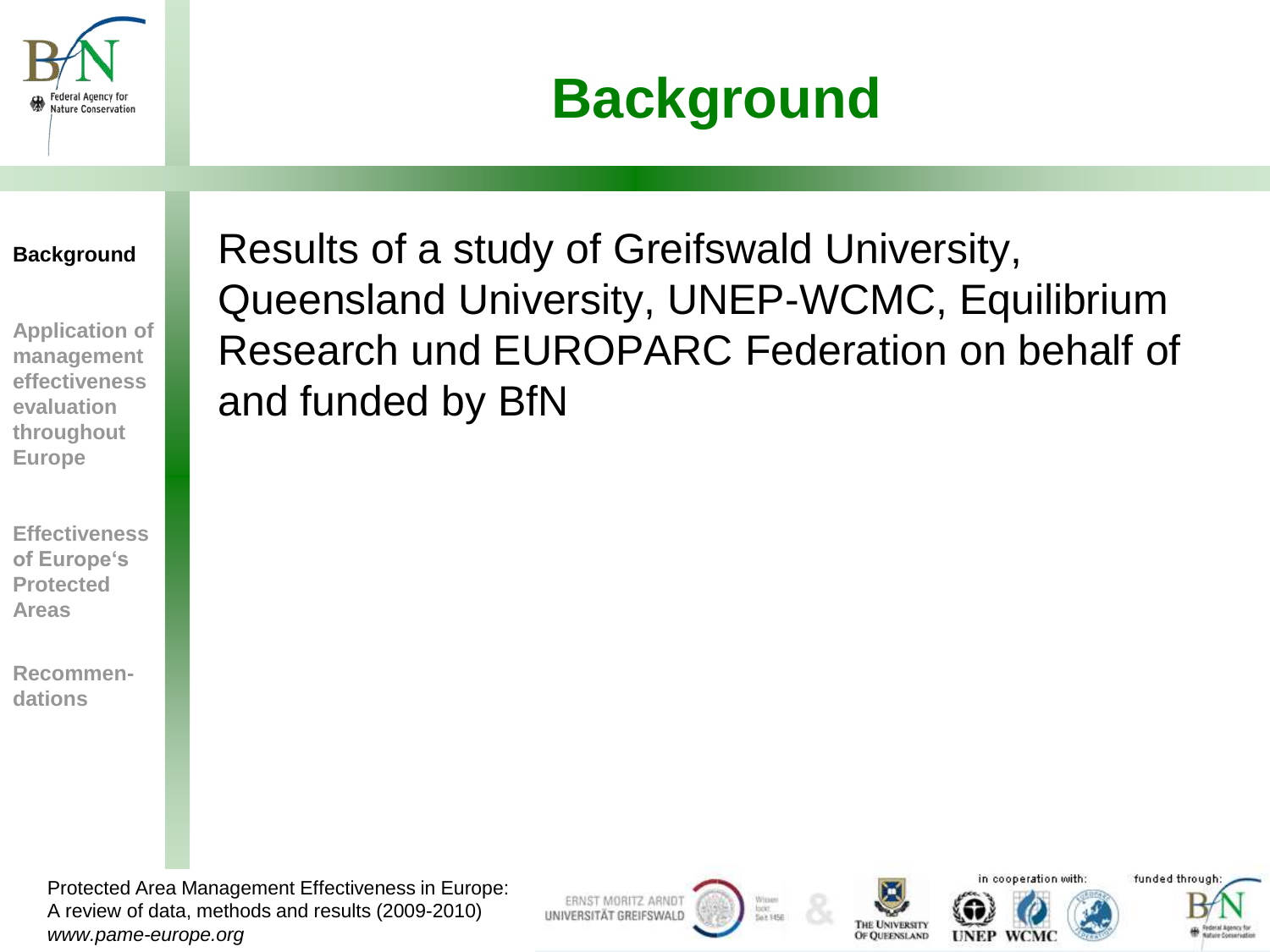

# **Background**

**Background**

**Application of management effectiveness evaluation throughout Europe**

**Effectiveness of Europe's Protected Areas**

**Recommendations**

- More than 120.000 protected areas worldwide
- Designation does not always translate into effective conservation ("paper parks")
- Management effectiveness evaluation :

*The assessment of how well the PA is being managed – primarily the extent to which it is protecting values and achieving goals and objectives. [It] reflects three main themes:*

- *Design issues relating to both individual sites and PA systems*
- *Adequacy and appropriateness of management systems and processes*
- *Delivery of protected area objectives including conservation of values*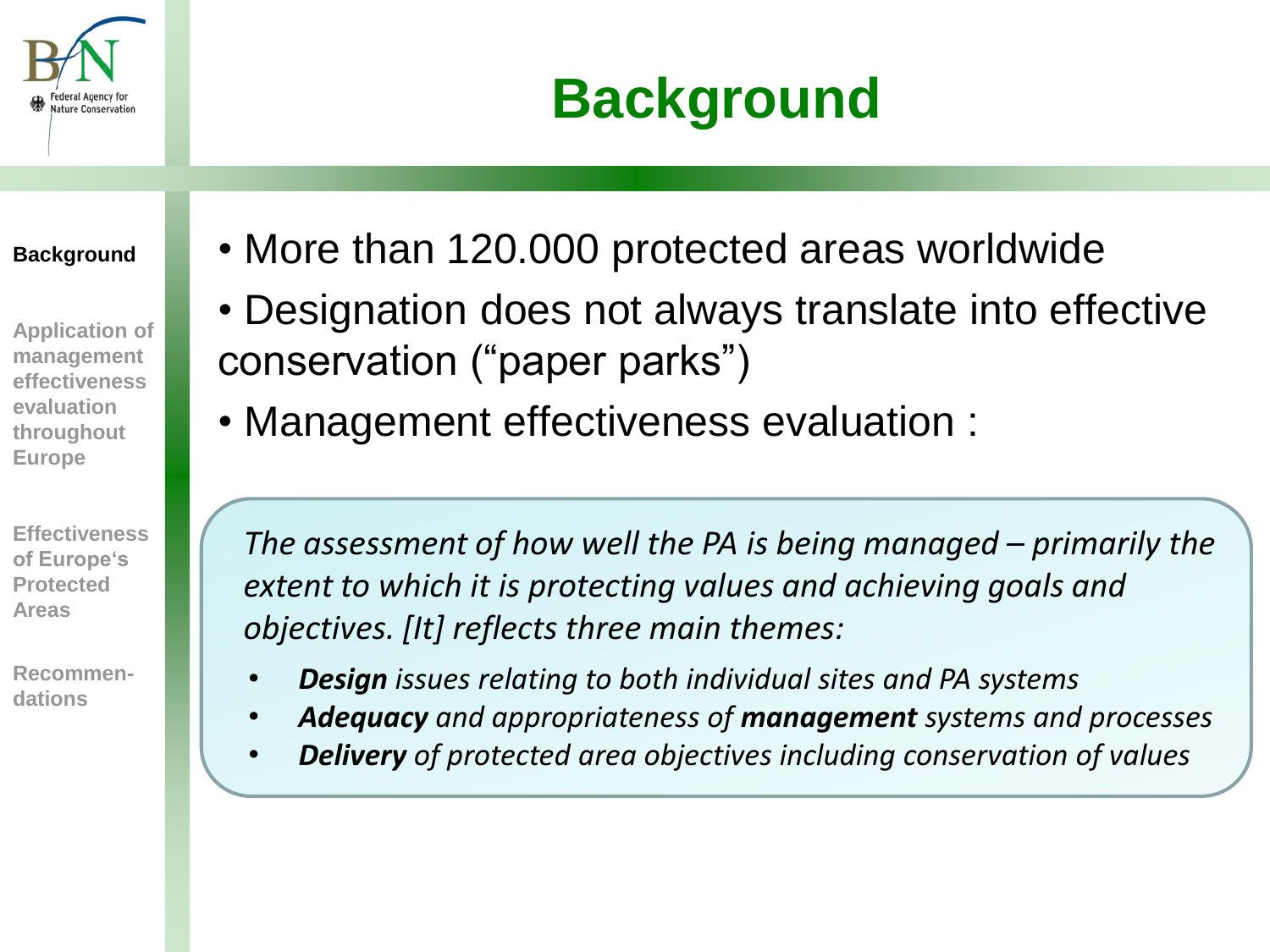

# **Evaluation for whom and what for**

#### **Background**

**Application of management effectiveness evaluation throughout Europe**

**Effectiveness of Europe's Protected Areas**

**Recommendations**

## Who wants to know?

- $\triangleright$  Funding Agencies (GEF, World Bank)
- $\triangleright$  NGOs (WWF, TNC, CI)
- **► Conventions (WHS, CBD)**
- **▶ National PA Agencies**
- $\triangleright$  Managers of Individual PAs



### Why do they want to know?

- $\triangleright$  Promote adaptive management
- $\triangleright$  Resource allocation and priority setting
- $\triangleright$  Promote accountability and transpareny
- $\triangleright$  Facilitate advocacy

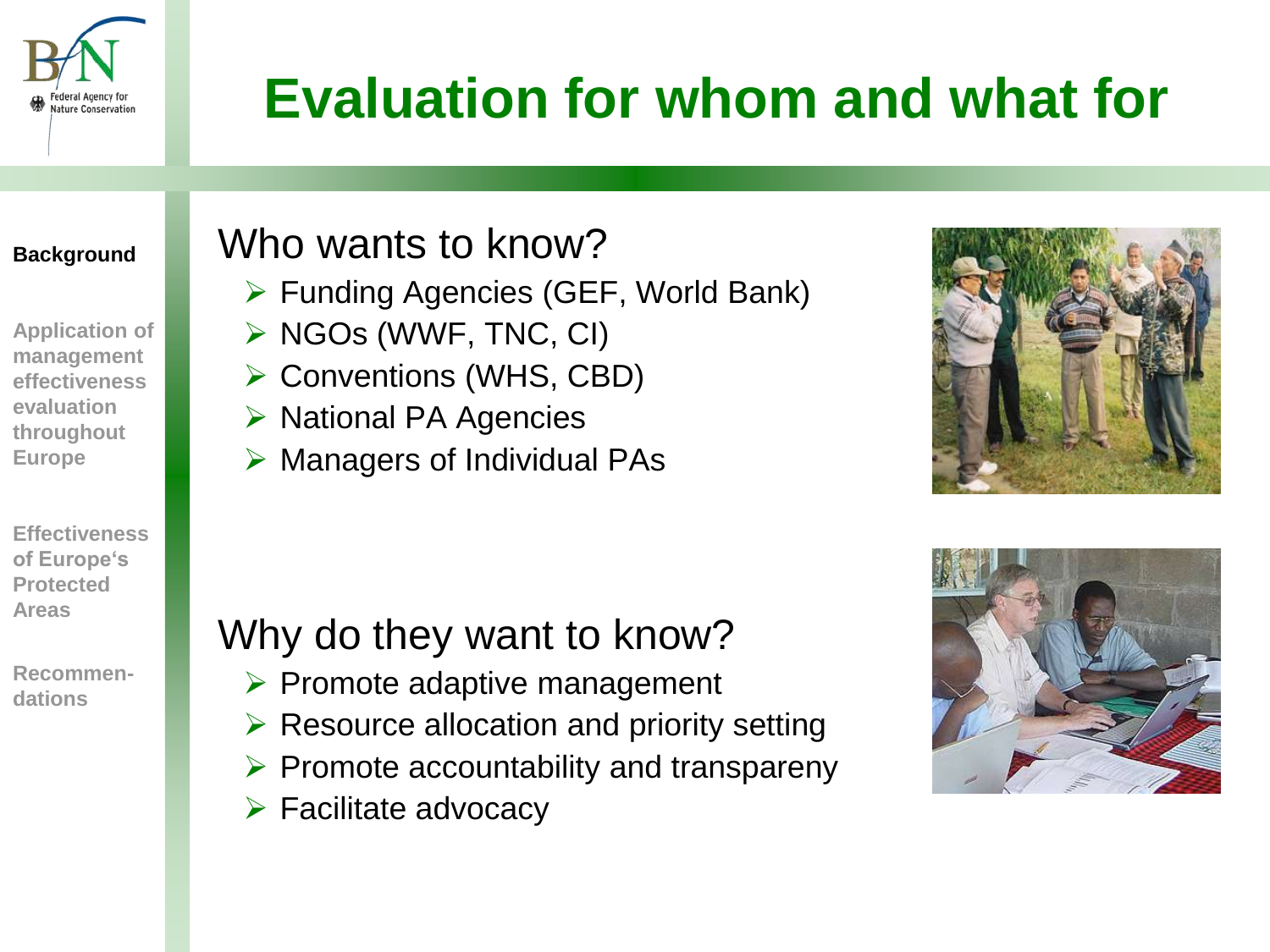

## **Obligations arising from the CBD Programme on Protected Areas**

#### **Background**

**Application of management effectiveness evaluation throughout Europe**

**Effectiveness of Europe's Protected Areas**

**Recommendations**

#### **Goal 4.2: To evaluate and improve the effectiveness of protected areas management Target:** By 2010, frameworks for monitoring, evaluating and reporting protected areas management effectiveness at sites, national and regional systems, and transboundary

protected area levels adopted and implemented by Parties.

#### **Suggested activities of the Parties**

4.2.1 **Develop and adopt, by 2006, appropriate methods**, standards, criteria and indicators for **evaluating the effectiveness** of protected area management and governance, and set up a related database, taking into account the **IUCN-WCPA framework** for evaluating management effectiveness, and other relevant methodologies, which should be adapted to local conditions.

4.2.2 Implement management effectiveness evaluations of **at least 30 percent of each Party's protected areas by 2010** and of national protected area systems and, as appropriate, ecological networks.

4.2.3 Include information resulting from evaluation of protected areas management effectiveness in **national reports** under the Convention on Biological Diversity.

4.2.4 Implement key recommendations arising from site- and system-level management effectiveness evaluations, as an integral part of **adaptive management** strategies.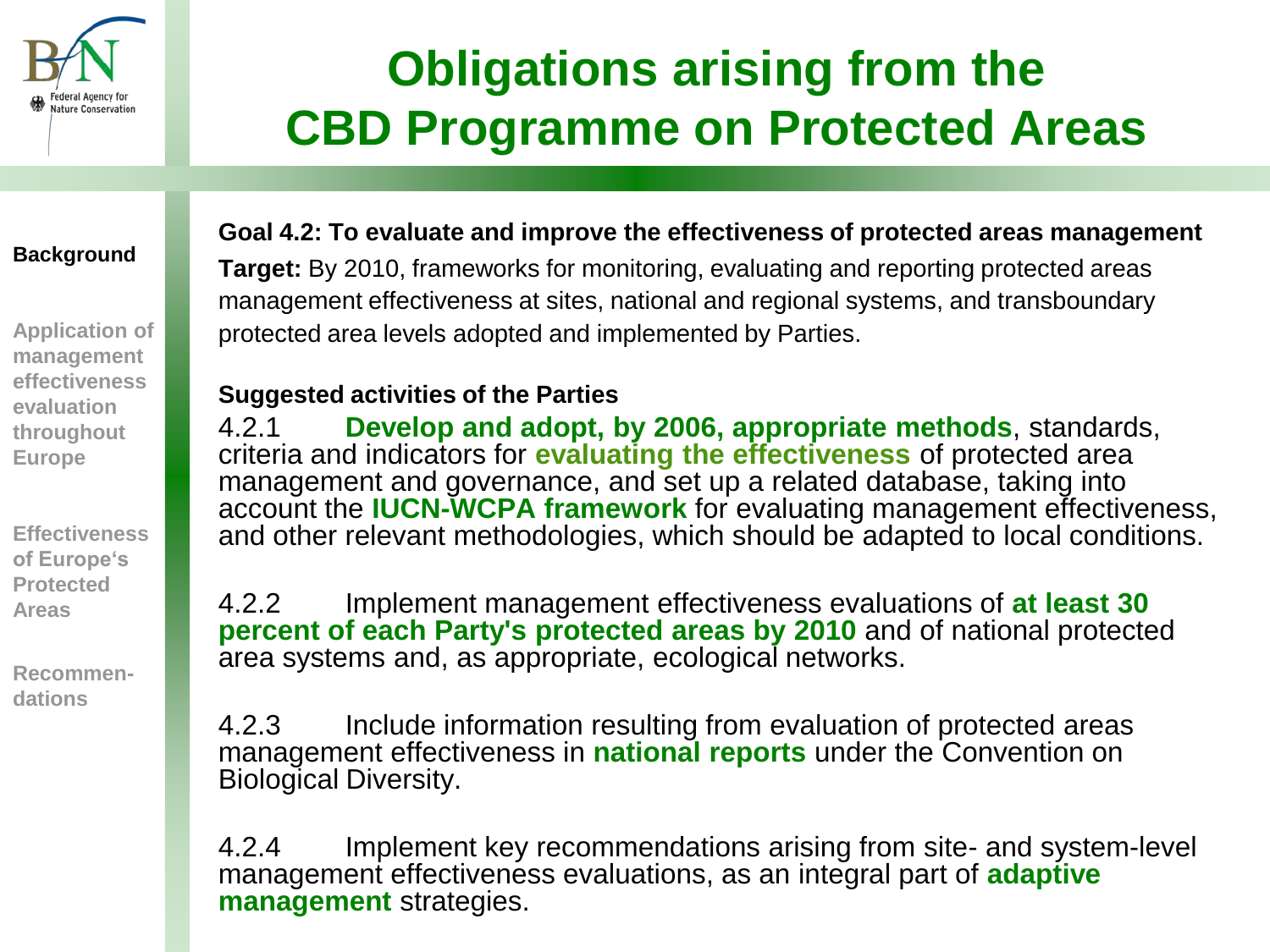

# **Global Study and European Study**

#### **Background**

**Application of management effectiveness evaluation throughout Europe**

**Effectiveness of Europe's Protected Areas**

**Recommendations**

### Effort to compile worldwide experiences

- University of Queensland (Hockings,Leverington), IUCN-WCPA, UNEP-WCMC, WWF, TNC, 2010 Biodiv. Indicator Partnership
- $\geq$  2005-2009, 8000 assessments, 129 countries
- $\triangleright$  Statistical correlations, recommendations

### PAME Information Module on WDPA

European Regional Study



contracts state to improve land update.

**CAWCPA** 

the protected areas management

effectiveness information module

( ucw



laarh tir management affectivenass

nethodologies and essessments in

rotested wreak semplour possibilizer

Learn more about the auction

**Intertion Percent** 

trafficabioges for initiating protected

had management who breness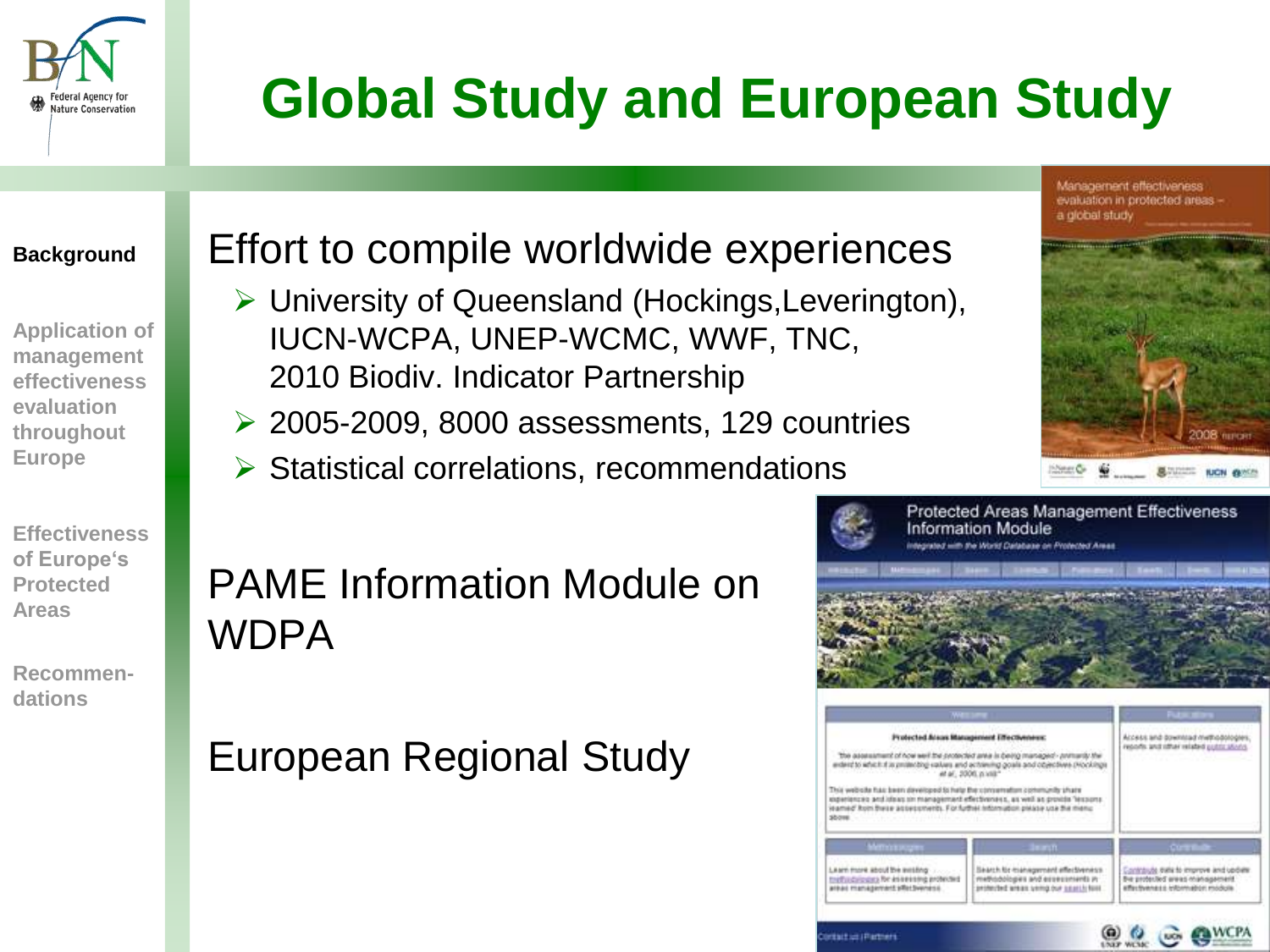

# **Data collection**

#### **Background**

**Application of management effectiveness evaluation throughout Europe**

**Effectiveness of Europe's Protected Areas**

**Recommendations**

UN Region "Europe" (as in Global Study)  $\triangleright$  Russia, Turkey & Caucasus

### "Management Effectiveness Evaluation"

 $\triangleright$  Any systematic assessment of several sites which goes beyond merely assessing conservation status

### BfN: Letters to ministries, EUROPARC: to its members

Follow-up on a country-by-country basis Environmental ministries, CBD Focal Points, NGOs

Follow-up on individual contacts

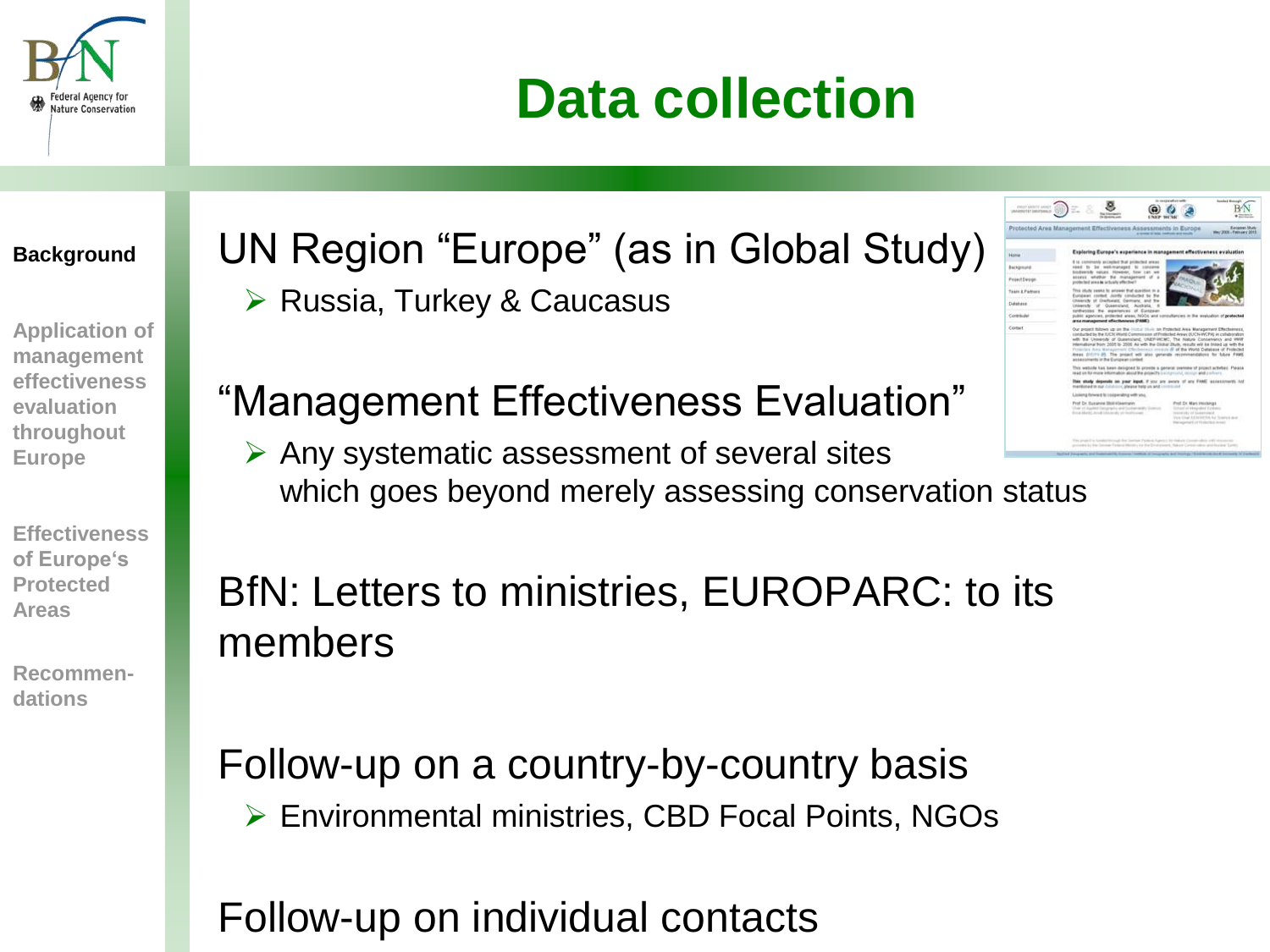

# **Guiding questions of the study**

#### **Background**

**Application of management effectiveness evaluation throughout Europe**

**Effectiveness of Europe's Protected Areas**

**Recommendations**

### $A$ :

- In how many protected areas and countries of Europe have evaluations of protected area management effectiveness been conducted?
- Is the 30 % target reached?
- In how many countries have such evaluations been institutionalised?
- Which methods have been applied?

### $B:$

- How effective are Europe's protected areas?
- What are the main threats to Europe's PAs?
- Which aspects of management is in particular need of improvement?

### $C$ :

• Recommendations for best practise for the evaluation of PA management effectiveness in Europe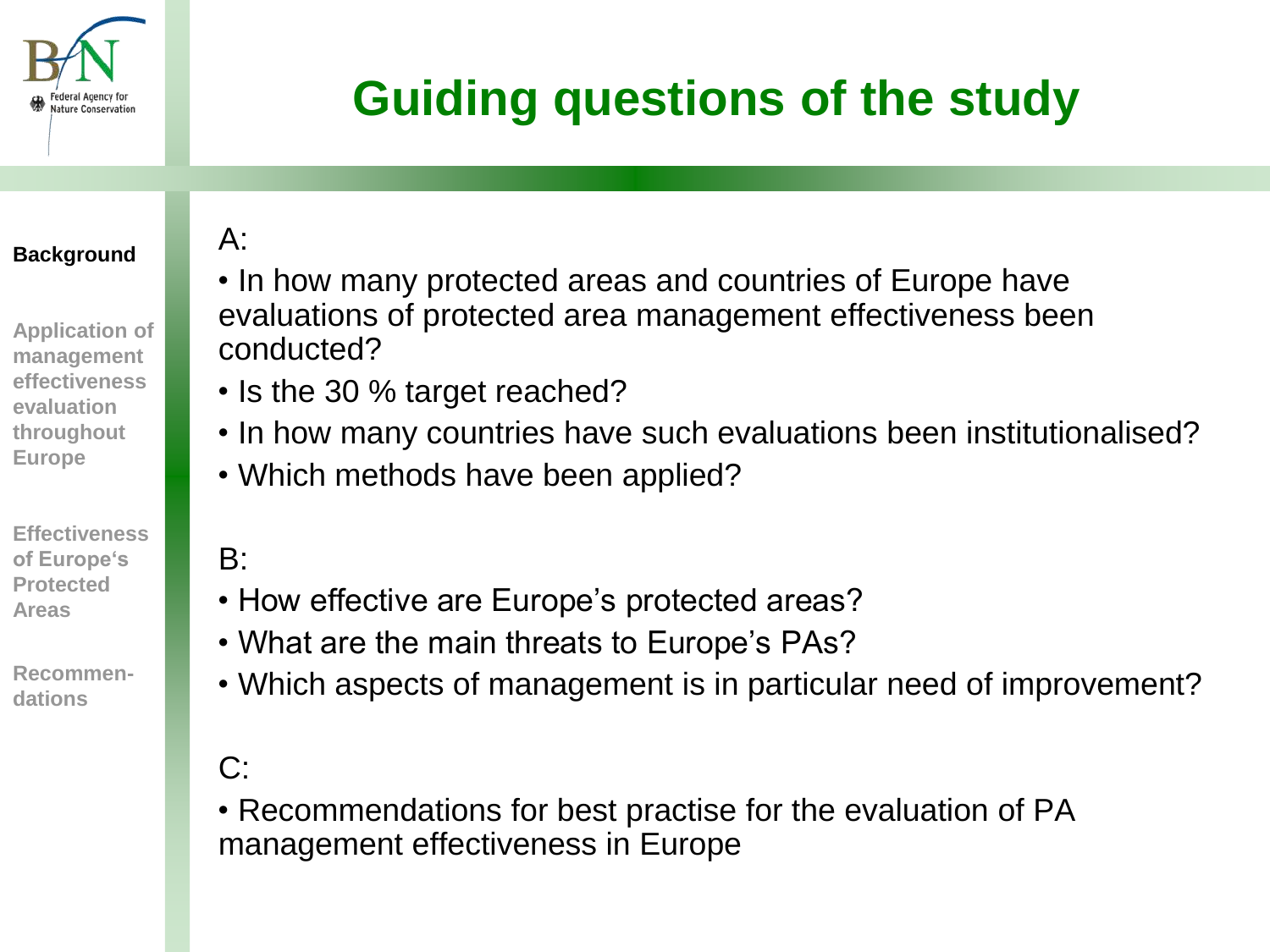

## **Who has carried out evaluations? Is the 30 % target of the CBD reached?**

#### **Background**

**Application of management effectiveness evaluation throughout Europe**

**Effectiveness of Europe's Protected Areas**

**Recommendations**



- Majority of countries has conducted evaluations
- 1846 Evaluations

 $1.96$ No data

- 30 % target with respect to both area and number has been reached in ca. 25 % of the countries of Europe
- Marine PAs hardly assessed
- PA systems hardly assessed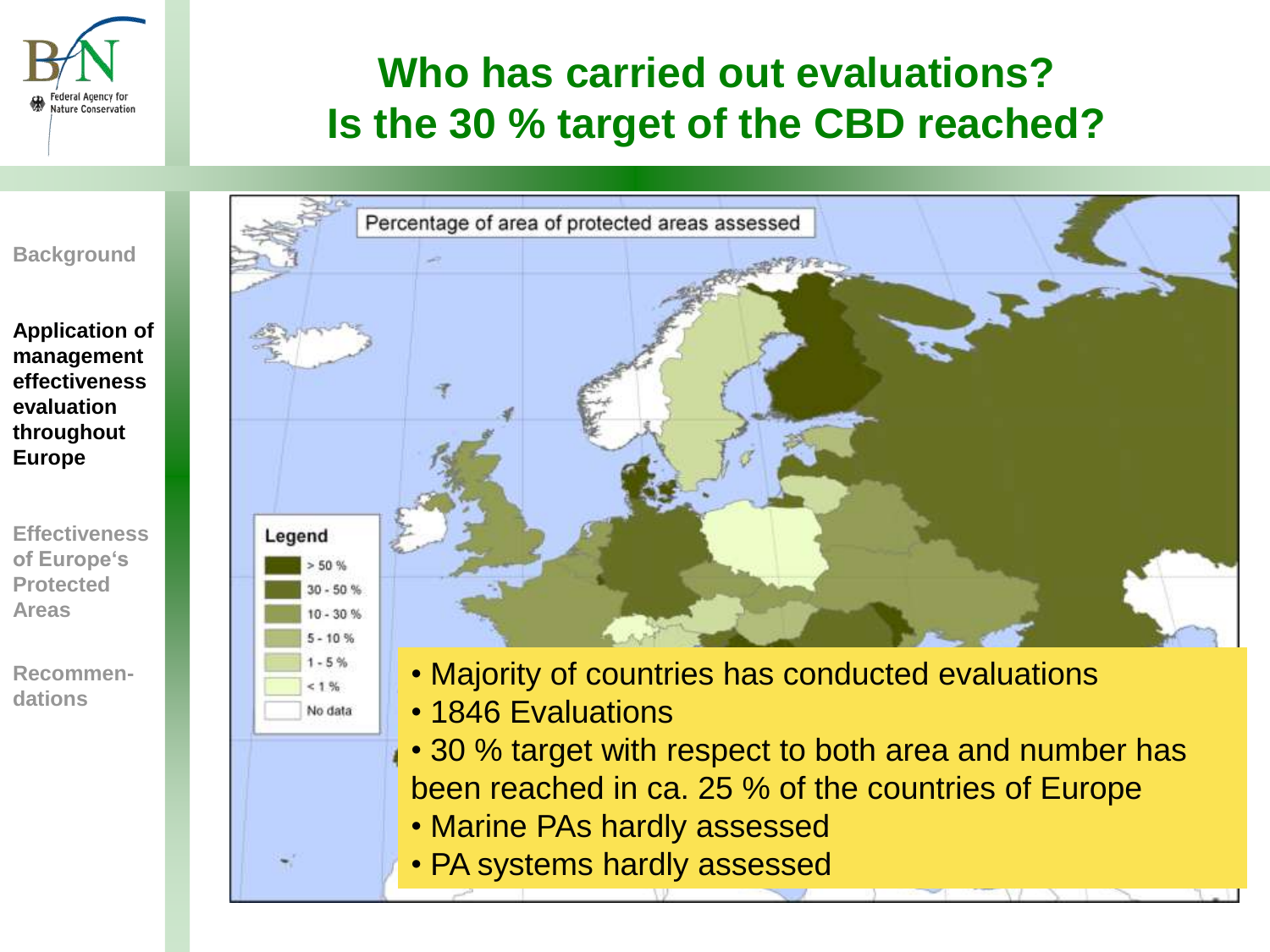

## **In how many countries are such evaluations institutionalised?**

### Institutionalization at national level



Institutionalized *at least one national / regional system*

One-off *at least one national / regional study*

No nation-wide evaluation *no response / negative response*

Isolated pilot studies *less than 5 sites*

Institutionalisation comprises:

- Regularly binding repeats
- Lead institution
- Adapted evaluation system
- Human and financial resources assigned and existing for the conduct of the evaluation

In Eastern Europe hardly any institutionalisation

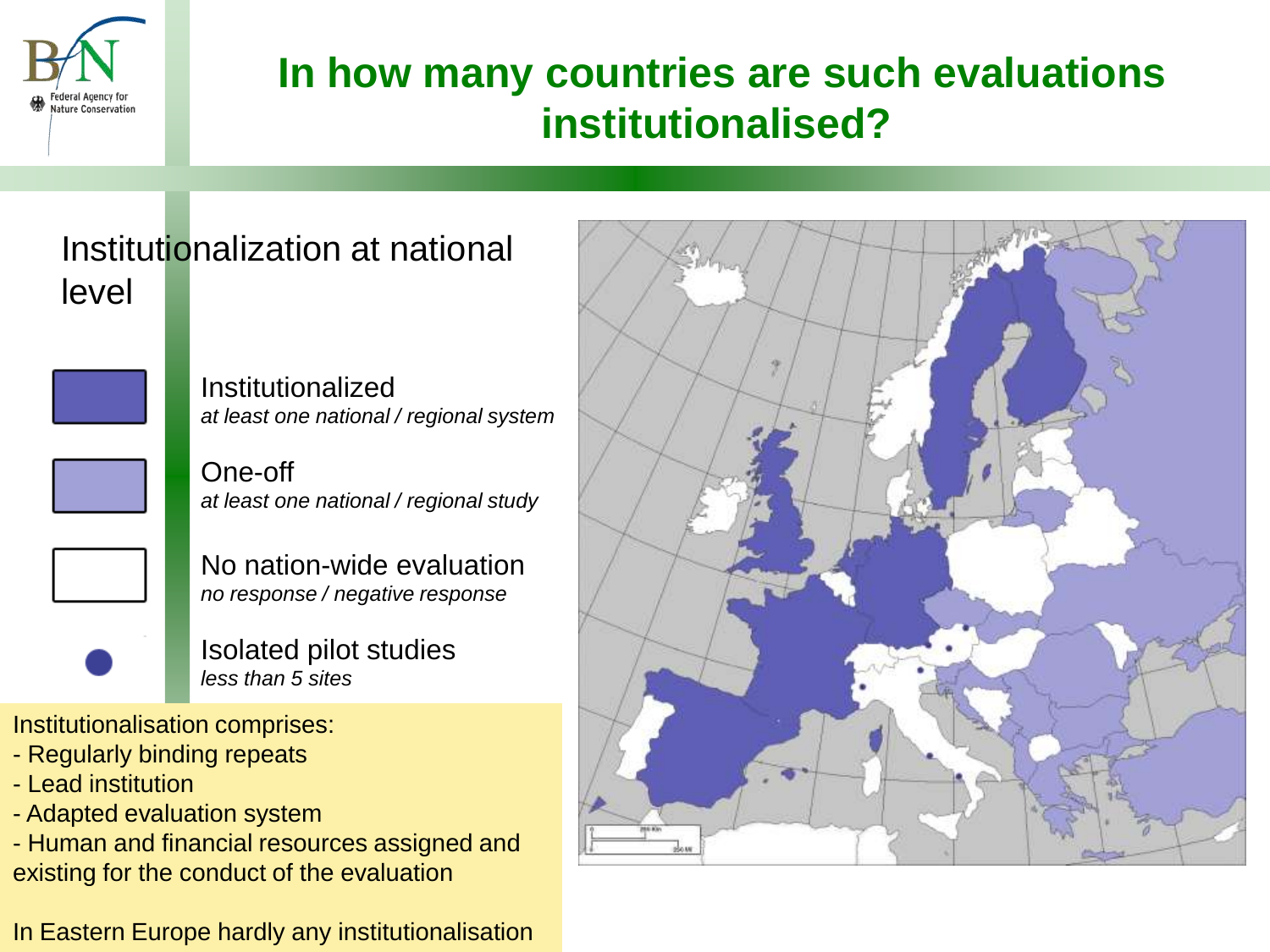

# **Methods and structures applied**

| <b>Background</b>                                                                                                                                                                                           |  | <b>Leading Agency</b>                               | #              | <b>Main Purpose(s)</b>                                                                                                                                                                        | Participat.                 | Use of Results (ex.)                                                                                                                           |
|-------------------------------------------------------------------------------------------------------------------------------------------------------------------------------------------------------------|--|-----------------------------------------------------|----------------|-----------------------------------------------------------------------------------------------------------------------------------------------------------------------------------------------|-----------------------------|------------------------------------------------------------------------------------------------------------------------------------------------|
| <b>Application of</b><br>management<br>effectiveness<br>evaluation<br>throughout<br><b>Europe</b><br><b>Effectiveness</b><br>of Europe's<br><b>Protected</b><br><b>Areas</b><br><b>Recommen-</b><br>dations |  | <b>Superior Agency</b><br>with authority over sites | 10             | Assure that management by subordinate<br>entities is effective and efficient, that central<br>policies and guidelines are well-designed<br>and/or that funding is appropriately<br>allocated. | Mandatory                   | Formal agreements (action<br>plans, improvement plans)<br>between superior and<br>subordinate entities, which are<br>the basis for follow-ups. |
|                                                                                                                                                                                                             |  | NGO / Advisor<br>no authority over sites            | 9              | Assist in identifying strenghts and<br>weaknesses, guide in prioritization and/or<br>create awareness and build support                                                                       | Voluntary or<br>mandatory   | Reports which are<br>disseminated to policy makers<br>and the public.                                                                          |
|                                                                                                                                                                                                             |  | PA Mgmt Body                                        | 6              | Self-assessment for adaptive management                                                                                                                                                       | Voluntary                   | Closely integrated into PA<br>management cycle.                                                                                                |
|                                                                                                                                                                                                             |  | Donor Agency                                        | 3              | Verify whether projects have generated<br>improvements in recipient parks                                                                                                                     | Mandatory for<br>recipients | Accountability                                                                                                                                 |
|                                                                                                                                                                                                             |  | <b>Certification Body</b>                           | 6              | To aware or maintain label or status                                                                                                                                                          | Voluntary                   | Certification                                                                                                                                  |
|                                                                                                                                                                                                             |  | <b>Research Team</b>                                | $\overline{4}$ | To identify broad patterns and<br>interdependencies                                                                                                                                           | Voluntary                   | Scientific publications                                                                                                                        |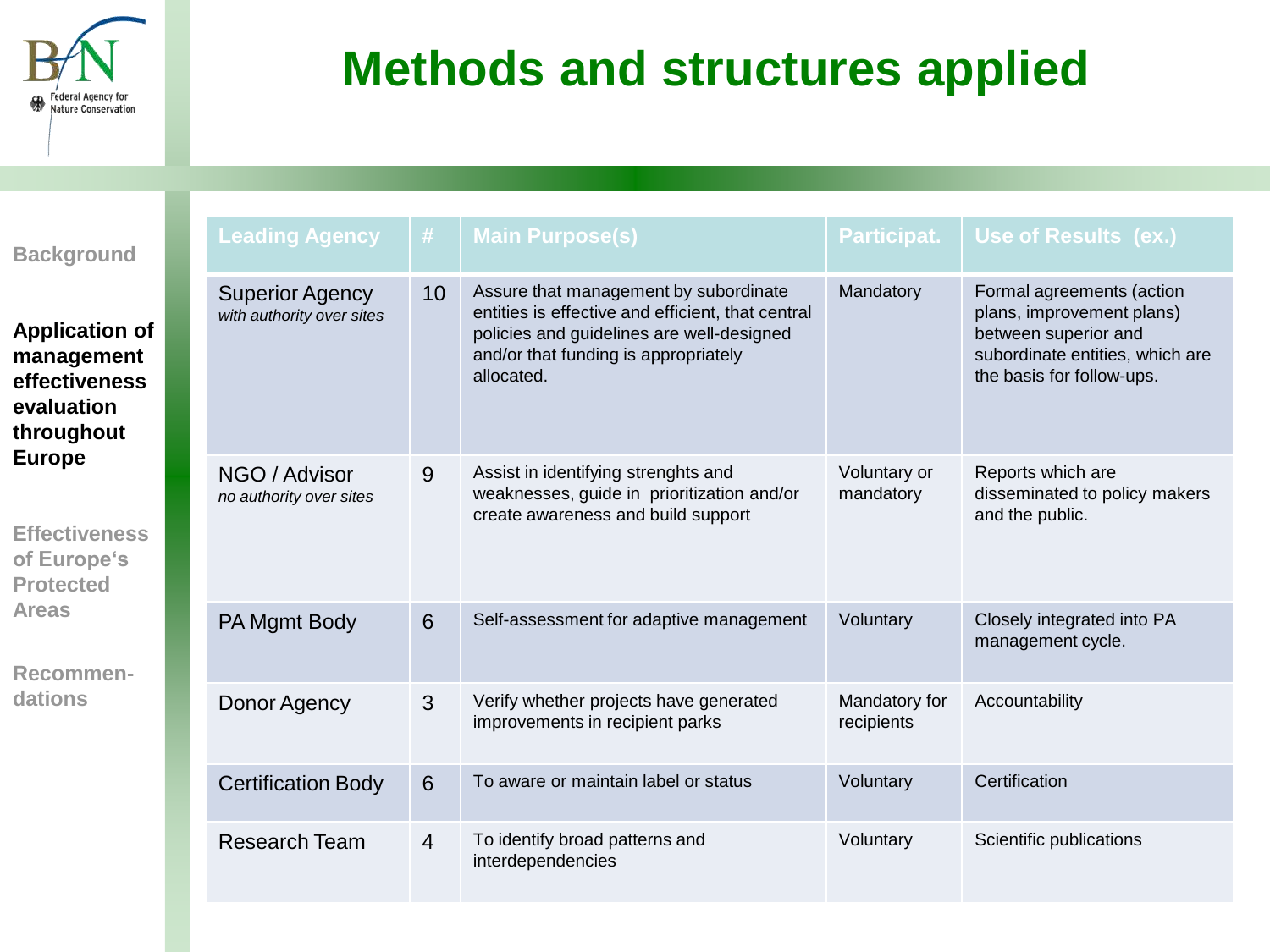

## **Methods and structures applied**

| <b>Background</b>                                                                                                                                                                                    |  | <b>Leading Agency</b>                               | #              | <b>Examples of Approaches</b><br>(selection)                                                            | <b>Geographical Coverage (selection)</b>                                                            |
|------------------------------------------------------------------------------------------------------------------------------------------------------------------------------------------------------|--|-----------------------------------------------------|----------------|---------------------------------------------------------------------------------------------------------|-----------------------------------------------------------------------------------------------------|
| <b>Application of</b><br>management<br>effectiveness<br>evaluation<br>throughout<br><b>Europe</b><br><b>Effectiveness</b><br>of Europe's<br><b>Protected</b><br><b>Areas</b><br>Recommen-<br>dations |  | <b>Superior Agency</b><br>with authority over sites | 10             | MEE Finland, NPAPA England,<br>Natuurmonumenten Test,<br>Staatsbosbeheer Audit, MEE Swedish<br>Counties | Finland, France, Netherlands,<br>Sweden, UK                                                         |
|                                                                                                                                                                                                      |  | NGO / Advisor<br>no authority over sites            | 9              | RAPPAM, Calatonia MEE, German<br>National Parks, CPAMETT, Birdlife IBA                                  | RAPPAM: 17 CEE countries, IBA: 5<br>countries, CPAMETT: Carpathian<br>countries, Germany, Catalonia |
|                                                                                                                                                                                                      |  | PA Mgmt Body                                        | 6              | Italian Quality Parks, French Regional<br>Nature Parks, Tenerife MEE, IPAM<br><b>Toolbox</b>            | Italy, France, Spain                                                                                |
|                                                                                                                                                                                                      |  | Donor Agency                                        | 3              | <b>Tracking Tool, Marine Tracking Tool</b>                                                              | Tracking Tool: 14 countries                                                                         |
|                                                                                                                                                                                                      |  | <b>Certification Body</b>                           | 6              | PANParks, European Diploma,<br>German Nature Parks, UNESCO-MAB                                          | Europe, individual sites                                                                            |
|                                                                                                                                                                                                      |  | <b>Research Team</b>                                | $\overline{4}$ | GoBi Survey, Stockholm Survey                                                                           | Europe, biosphere reserves                                                                          |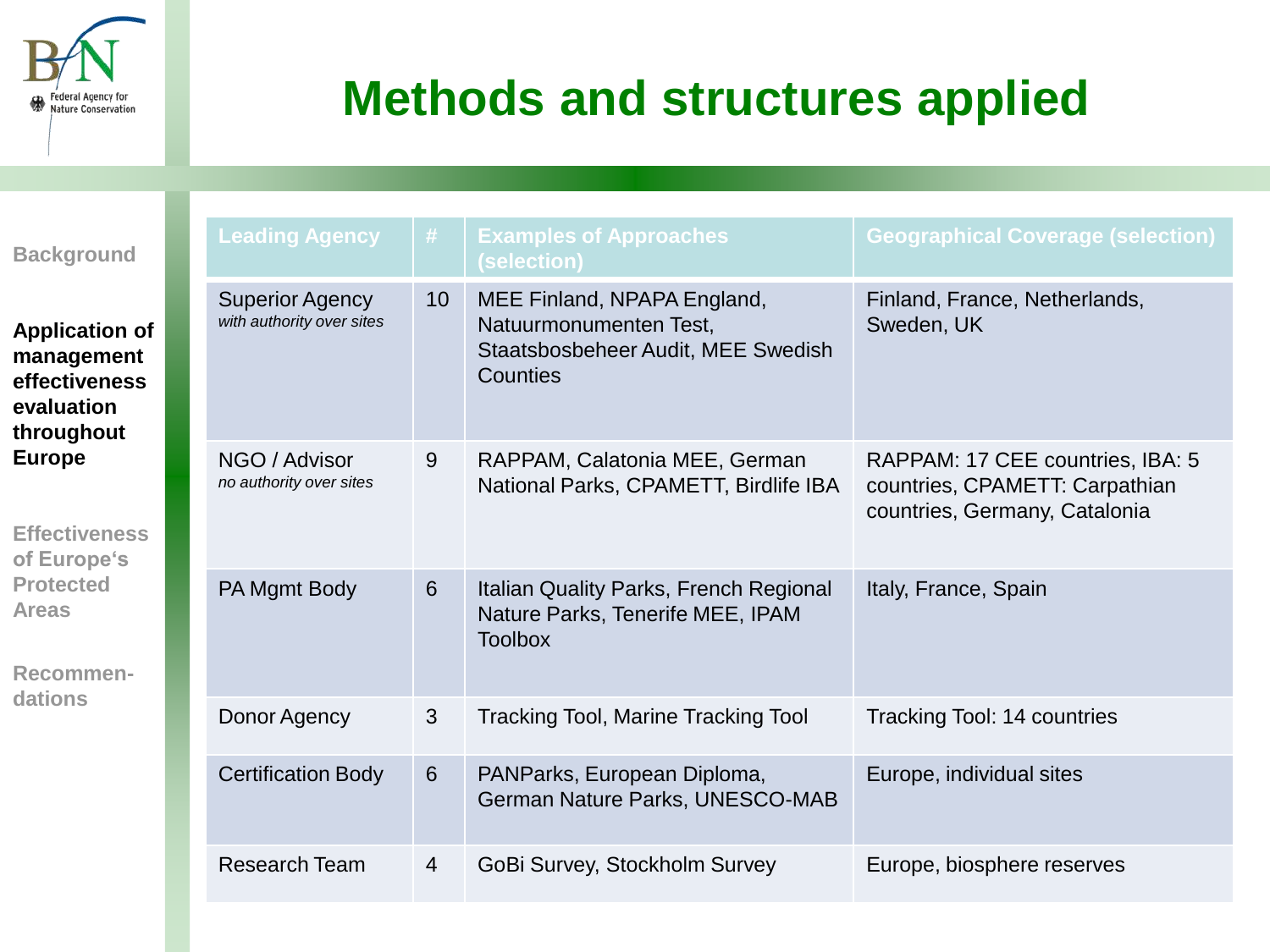

## **How effective are Europe's protected areas?**

**Background**

**Application of management effectiveness evaluation throughout Europe**

**Effectiveness of Europe's Protected Areas**

**Recommendations**

### For the study available

- $\triangleright$  N = 504 (of 1846)
- $\triangleright$  RAPPAM
- $\triangleright$  Tracking Tool
- $\triangleright$  Birdlife IBA
- $\triangleright$  Mainly Eastern Europe

## Transformation of indicators

### and scores

 $\triangleright$  Common reporting format (45) indicators)

### European average: 0.56

- $\triangleright$  Better than global mean (0.53)
- $\triangleright$  Differences between regions, also dependent on HDI



| Score      | # Sites | Perc. |
|------------|---------|-------|
| $-.33$     | 25      | 5%    |
| $.33 - .5$ | 106     | 21%   |
| $.5 - .67$ | 213     | 42%   |
| > 67       | 160     | 32%   |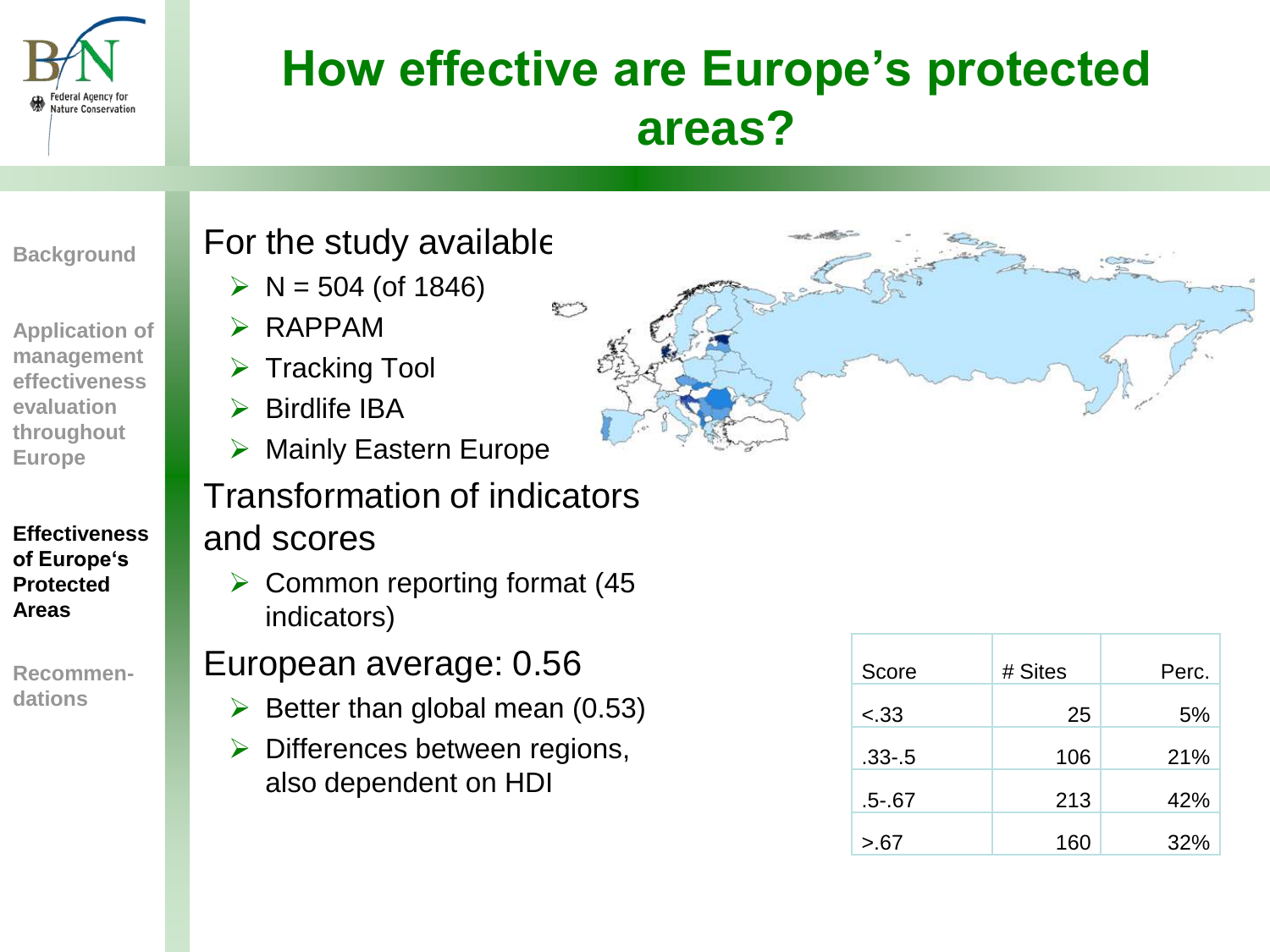

#### Weaknesses:

Funding, human resources, infrastructure, benefits for local communities, visitor management, monitoring and evaluation

Adequacy of current funding Security/reliability of funding Appropriate program of community benefit/..



*Figure 11: Average management effectiveness scores (zero to one scale) from "most recent" European studies (top line) with international averages below for comparison (black: context, turquoise: planning, red: input, pink: processes, yellow: output, green: outcomes).*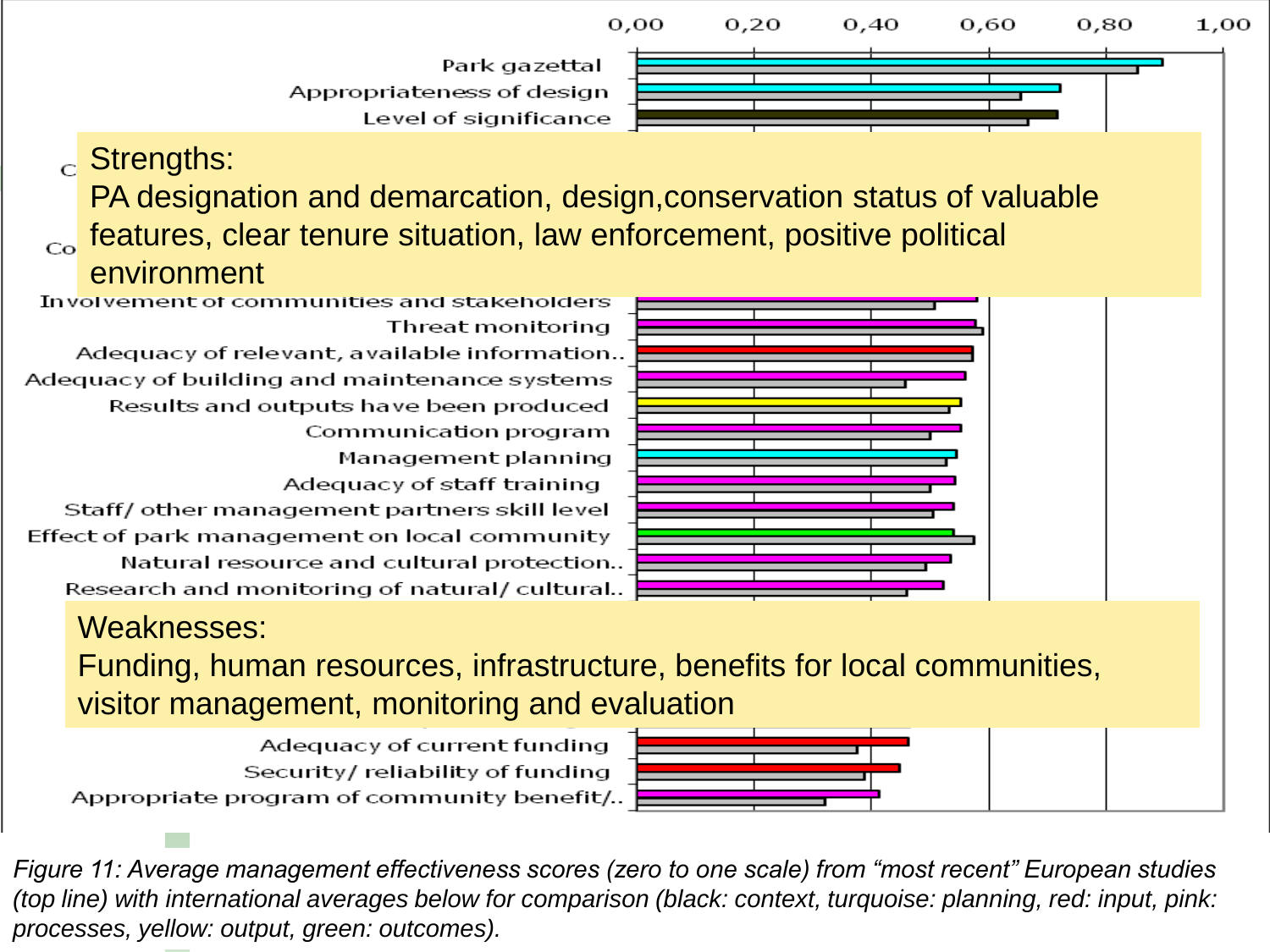

## **What are the main threats to Europe's PAs?**

**Background**

**Application of management effectiveness evaluation throughout Europe**

**Effectiveness of Europe's Protected Areas**

**Recommendations**

- 1. Recreation and tourism development and activities
- 2. Pollution
- 3. Dam construction and hydrological infrastructure development
- 4. Logging (legal and illegal)
- 5. Hunting and poaching
- 6. Unsustainable agriculture and grazing

Generally speaking, the European evaluations have not put much emphasis on how PAs could counteract the identified threats better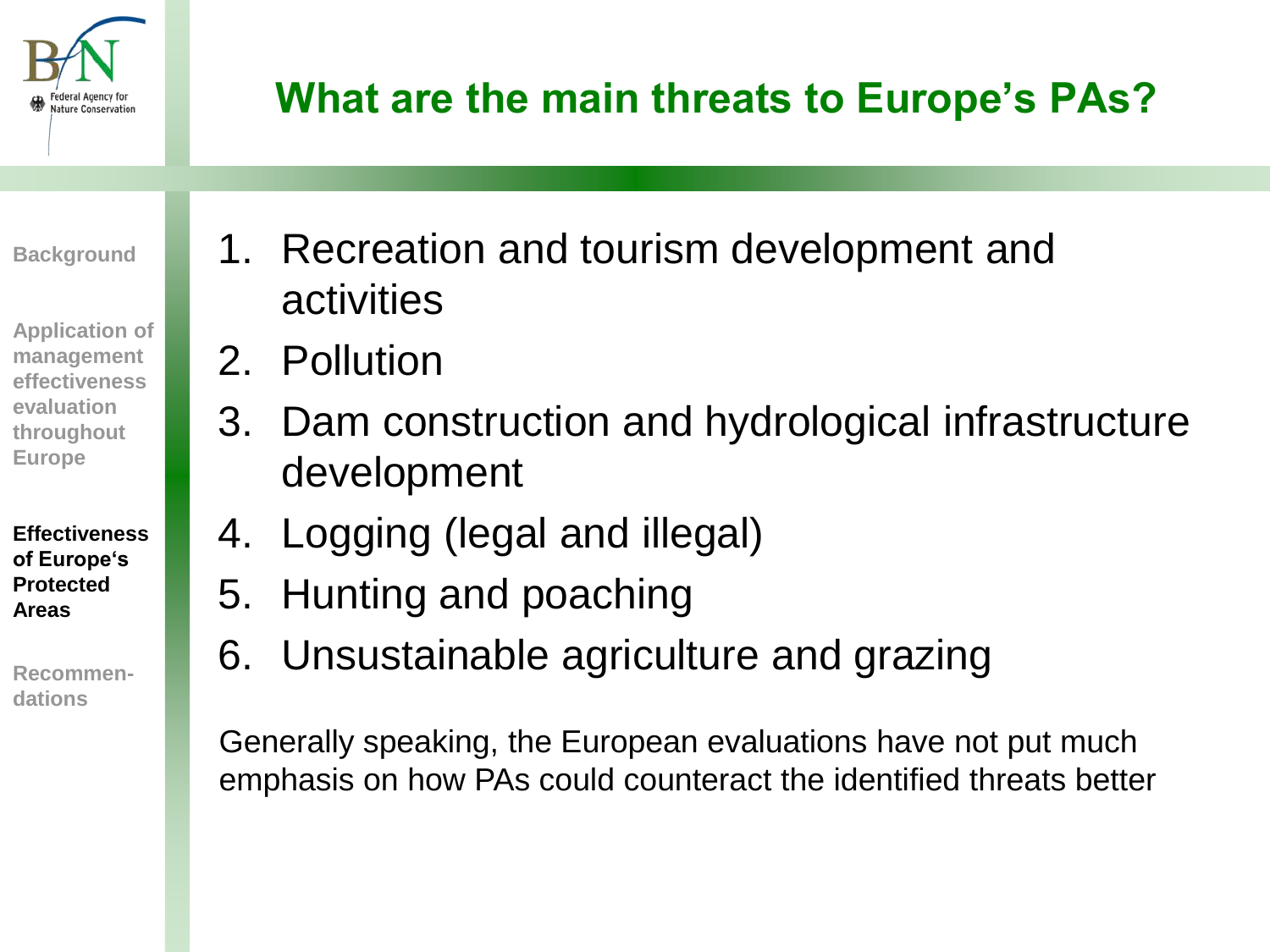

## **Which aspects of the management are in particular need of improvement?**

**Background**

**Application of management effectiveness evaluation throughout Europe**

**Effectiveness of Europe's Protected Areas**

**Recommendations**

- Better institutional cooperation
- Better integration of the PA into the surroundings
- Better participation of local people and stakeholders
- Clarification of land rights
- Funding and personnel
- Better communication of values and benefits of PAs
- Better elaboration and implementation of management plans



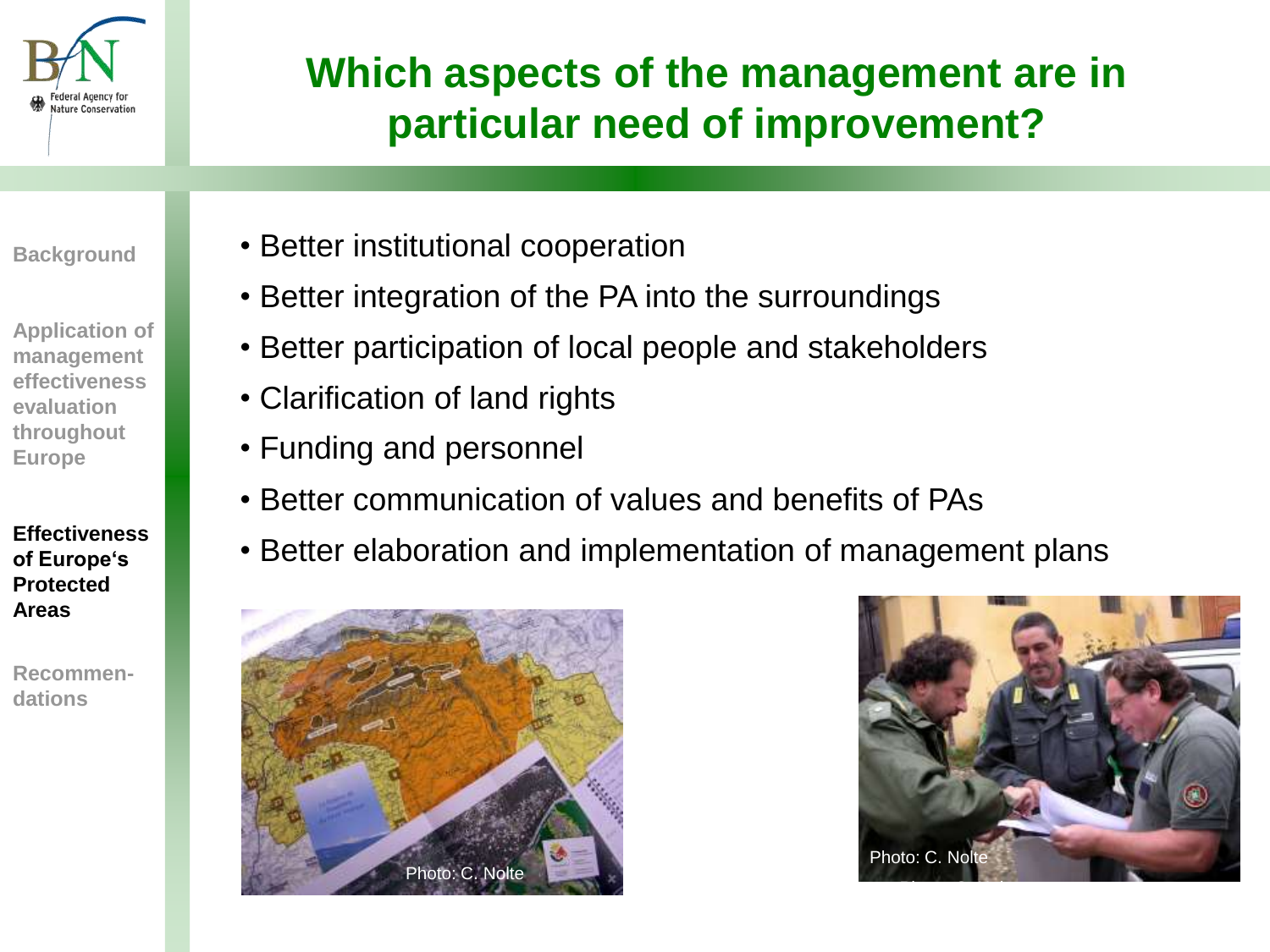

## **Recommendations towards best practise (1)**

**Background**

**Application of management effectiveness evaluation throughout Europe**

**Effectiveness of Europe's Protected Areas**

**Recommendations**

### **Conduct management effectiveness evaluations in countries where CBD target has not been met yet**

### **Institutionalise evaluation systems**

- $\triangleright$  Tailor made evaluation systems are better accepted and more meaningful
- $\triangleright$  Mandatory repetitions  $\rightarrow$  able to track changes

#### **Evaluate, whether and to what extent conservation and other objectives had been achieved**

 Need of clear and measurable objectives, also for political discussion ("value for money")

### **Make it cost-effective**

- Priority setting necessary (e.g.. Only large PAs, high value PAs, highly threatened PAs, etc.)
- $\triangleright$  Explore synergies of different reporting requirements
	- Natura 2000, Europadiplom, European Charter for Sustainable Tourism, etc.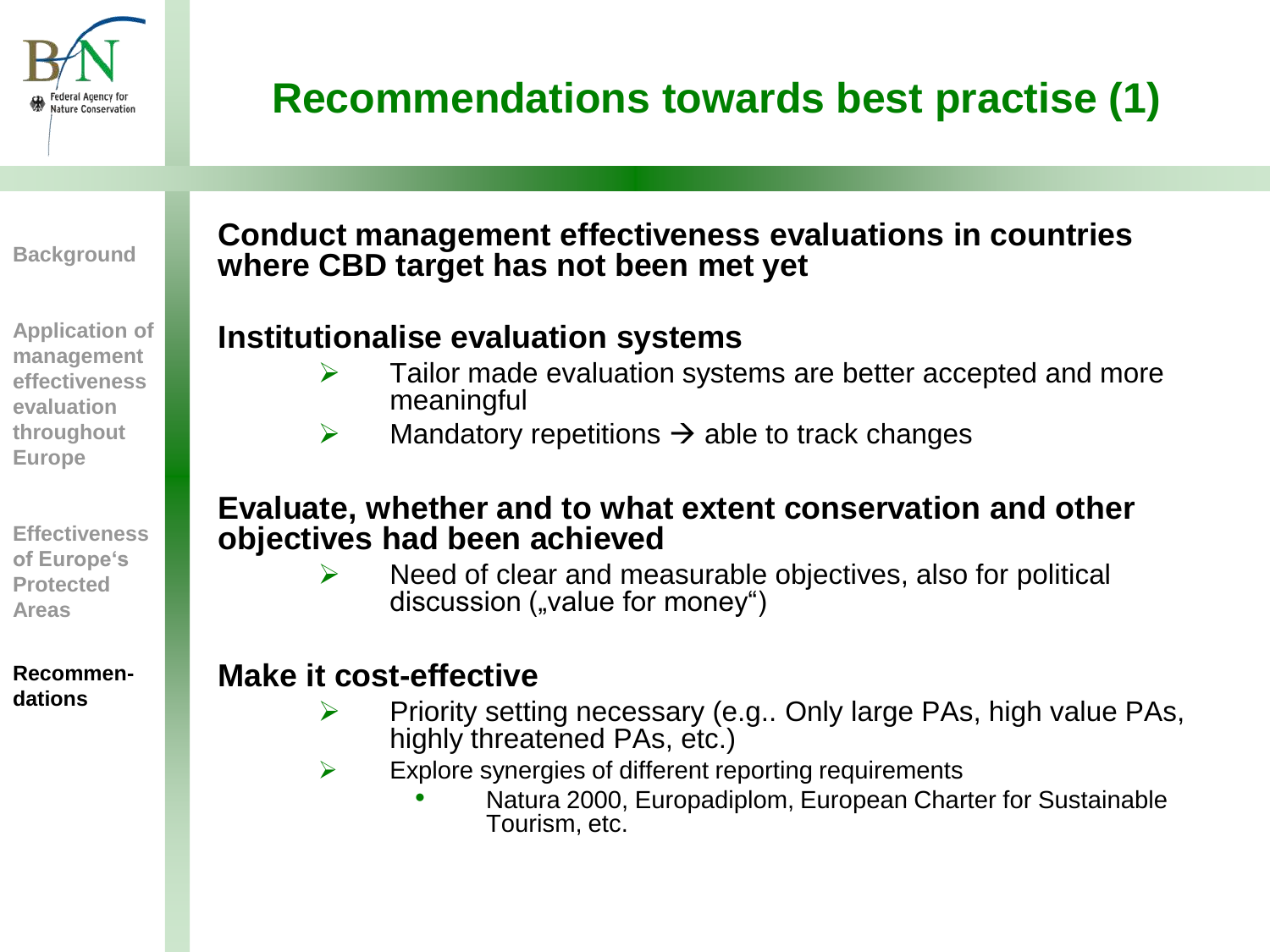

## **Recommendations towards best practise (2)**

**Background**

**Application of management effectiveness evaluation throughout Europe**

**Effectiveness of Europe's Protected Areas**

**Recommendations**

### **Make it transparent**: biodiversity is a global good

- $\triangleright$  Disclosure of (non-critical) evaluation data to the ultimate provider of funds: the public (Århus Convention)
- $\triangleright$  Streamlining of data (translatability and comparability)
- $\triangleright$  Active accompaning communication

## **Make it valid**: remove major bias

 $\triangleright$  Triangulation, stakeholder dialogue, external experts.

## **Integrate results into the management cycle:**

 $\triangleright$  Implement results

### **More instruction needed for**

- $\triangleright$  Transboundary PAs
- $\triangleright$  Evaluation of national PA systems